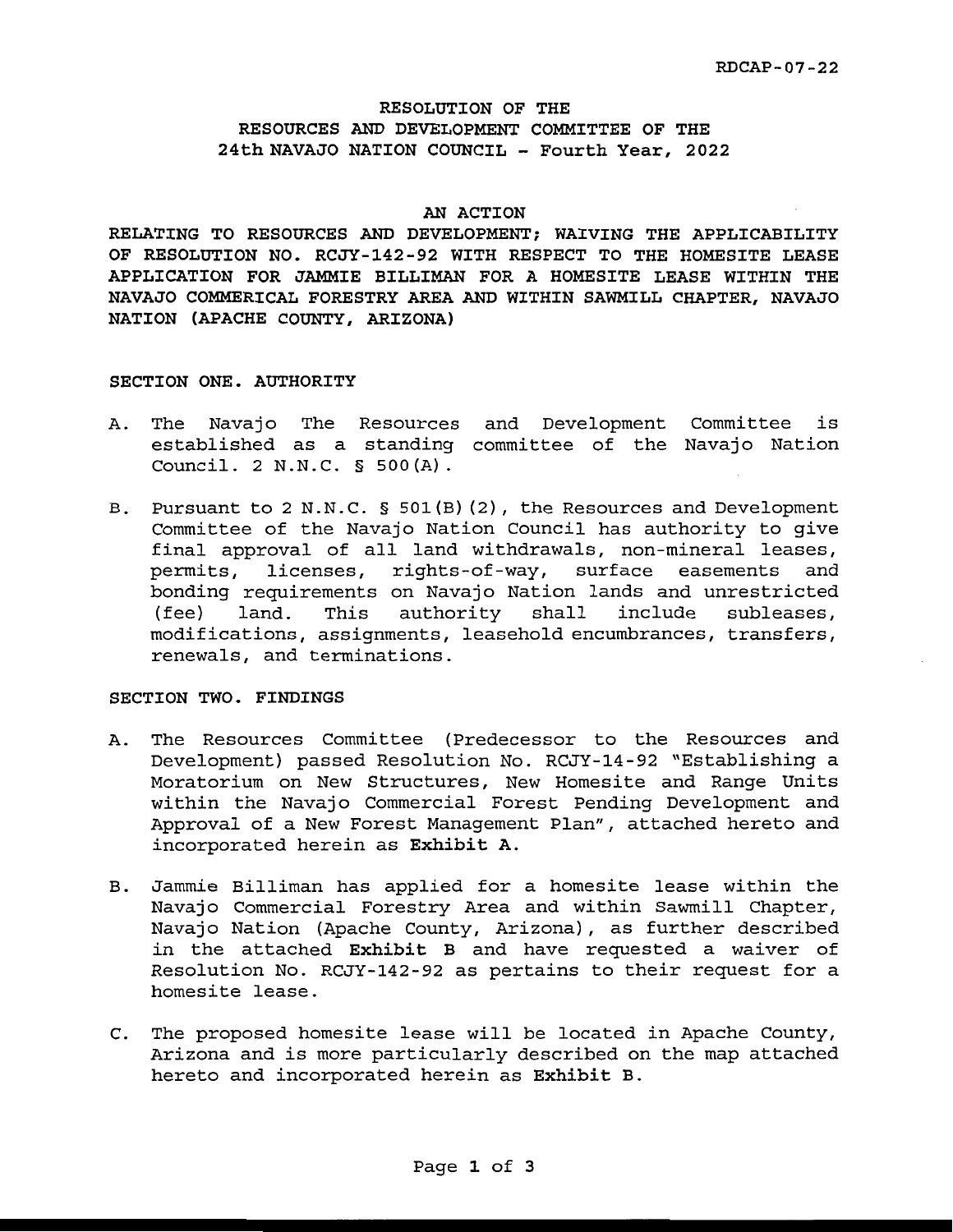- D. The Sawmill Chapter through Resolution SAW-12-13-21-04, attached as **Exhibit C,** supports the homesite lease request and requests that the Resources and Development Committee of the Navajo Nation Council waive Resolution RCJY-142-92.
- E. A Field Clearance Certification for Homesite Lease Application signed by the Grazing Official/Land Board Member concerning Grazing Management District 18-2 in the community of Sawmill Chapter, states that there is "[n]o grazing permit holder in area" of the proposed homesite development. The Field Clearance Certification for Homesite Lease Application is attached as **Exhibit D.**
- F. A letter dated June 25, 2021, from Forest Services Program/NFD to the Director of the Navajo Land Department, attached as **Exhibit E,** states the homesite lease application is within the commercial forest boundary and the Resources and Development Committee is authorized to give final approval authority because of the moratorium described in Resources Committee Resolution RCJY-142-92.

**SECTION THREE. WAIVING RESOLUTION NO. RDCJY-142-92** 

- A. The Resources and Development Committee of the Navajo Nation Council hereby waives the applicability of Resolution No. RCJY-142-92 "Establishing a Moratorium on New Structures, New Homesite and Range Units within the Navajo Commercial Forest Pending Development and Approval of a New Forest Management Plan" **(Exhibit A)** with respect to the homesite lease application for Jammie Billiman for a homesite lease application within the Navajo Commercial Forestry Area and within Sawmill Chapter, Navajo Nation (Apache County, Arizona), as further described in the attached **Exhibit B,**  subject to the following terms and conditions:
	- 1. The Lessee shall not infringe on the operation and management of the Navajo Commercial forestry authority of the Navajo Nation.
	- 2. The Lessee shall comply with provisions for Homesite Lease Policies and Procedures for Tribal Trust/Fee Land including the application process.
	- 3. The Lessee shall obtain a permit from the Navajo Forestry Department prior to cutting any trees within the homesite lease area.
- B. The Resources and Development Committee of the Navajo Nation Council hereby authorizes the Director of the Navajo Land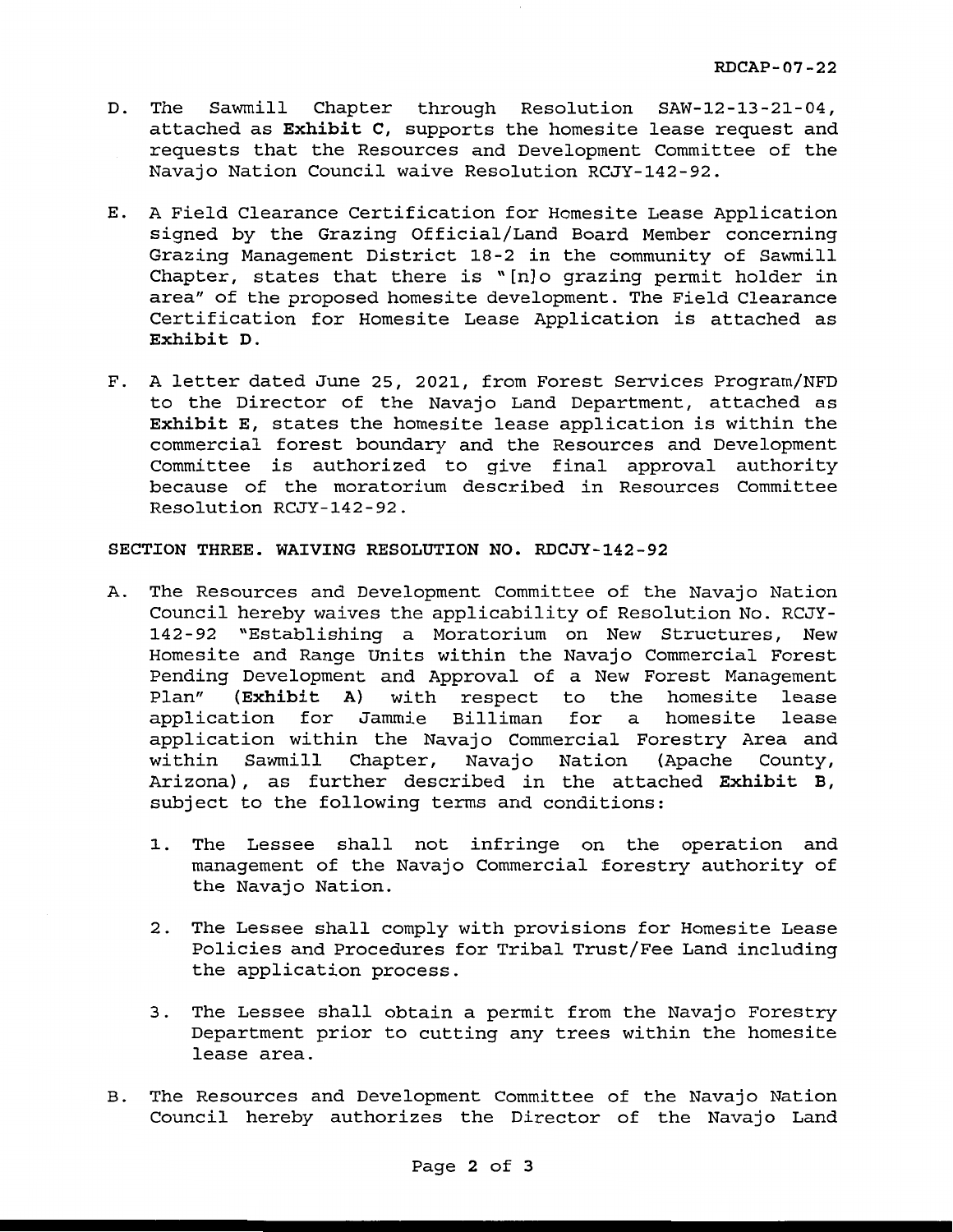Department to process and to execute all documents necessary to effectuate the intent and purpose of this resolution.

#### **CERTIFICATION**

I hereby certify that the foregoing resolution was duly considered by the Resources and Development Committee at a duly called meeting in Nenahnezad Chapter, Fruitland, Navajo Nation (New Mexico), at which a quorum was present and that the same was passed by a vote of OS in Favor, and oo Opposed, on this 29th day of April 2022.

Honorable Rickie Nez, Chairman Resources and Development Committee

Motion: Honorable Mark A. Freeland Second: Honorable Kee Allen Begay, Jr.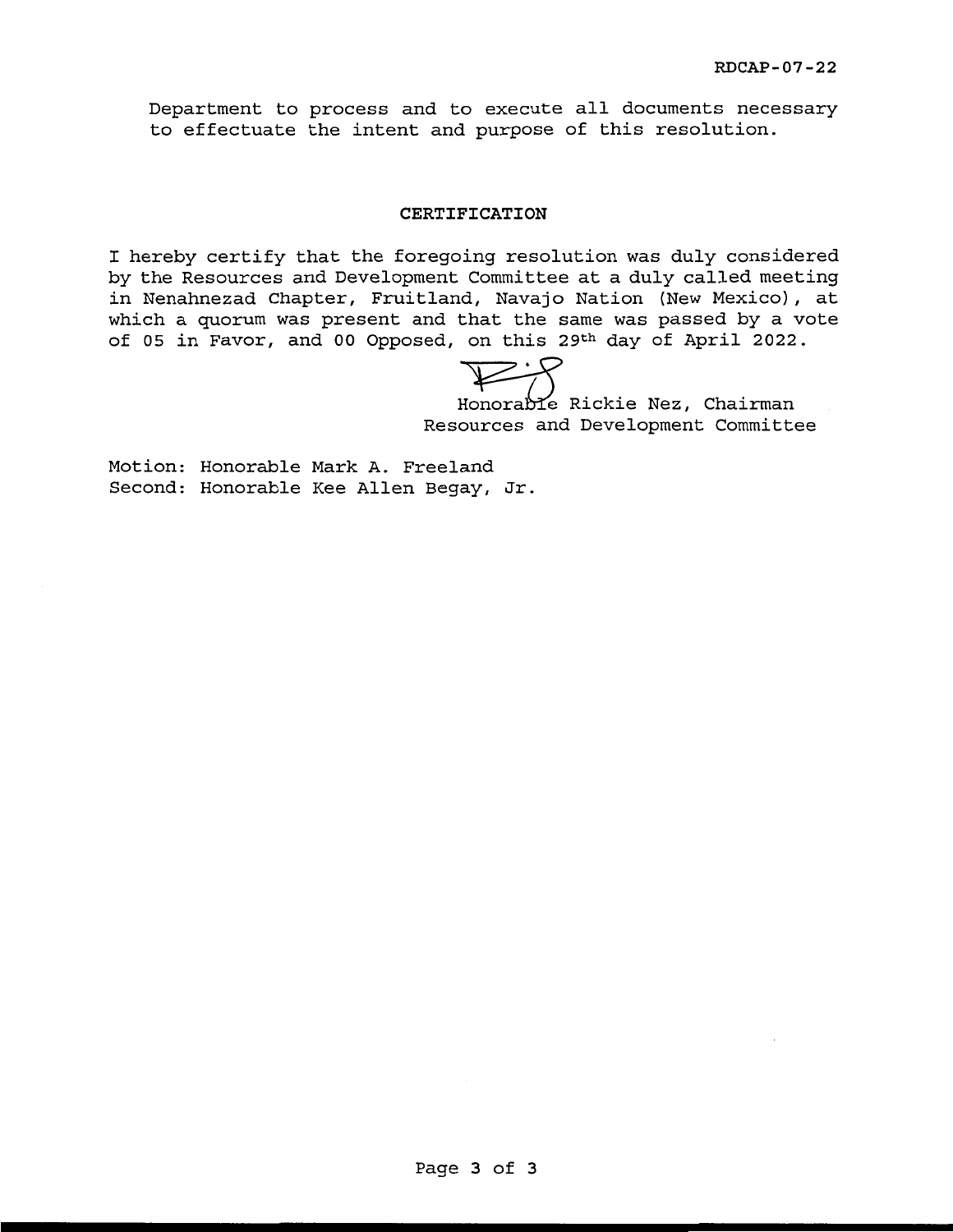**EXHIBIT** RCJY-142-92

#### **RESOLUTION** OF THE RESOURCES COMMITTEE OF THE NAVAJO NATION COUNCIL

#### Establishing a Moratorium on New Structures. New Homesites and Range Units Within the Navajo Commercial Forest Pending Development and Approval of a New Forest Management Plan

#### **WHEREAS:**

1. Pursuant to 2 N.T.C. Section 691 and 695, et seg., the Resources Committee was established as a standing committee of the Navajo Nation Council with the responsibility to oversee and regulate all activities involving the disposition, or alteration of the natural state of the resources, and approving homesite leases; and

2. By 23 N.T.C. Chapter 7, Section 704, the Tribal Manager is to develop a forest management plan for the Forest development, protection and utilization of forest resources; and

3. By 23 N.T.C. Chapter 9, Section 902, the Resources<br>Committee of the Navajo Nation Council is given authority to<br>establish regulations for the forest as proposed by the Forest Manager; and

4. The Navajo Forestry Department is in the process of developing a new ten (10) year forest management plan for the commercial forest area; and

5. There has been a concern over increasing uses and<br>developments in the forest that may limit future uses and management of the forest resources; and

6. The Forestry Department has recognized that the use of the forest has changed from a summer grazing use with seasonal sheep camp sites, to permanent homesites with increased utilities supplied; and

7. The Forestry Department recommends that a moratorium be placed on approvals of any new homesites or related structures within the Navajo Commercial Forest pending completion of the ten (10) year plan for the forest, to ensure future uses for the forest are not limited by today's unplanned actions.

NOW THEREFORE BE IT RESOLVED THAT:

1. The Resources Committee issues a moratorium construction and approving any new homesite leases, range units and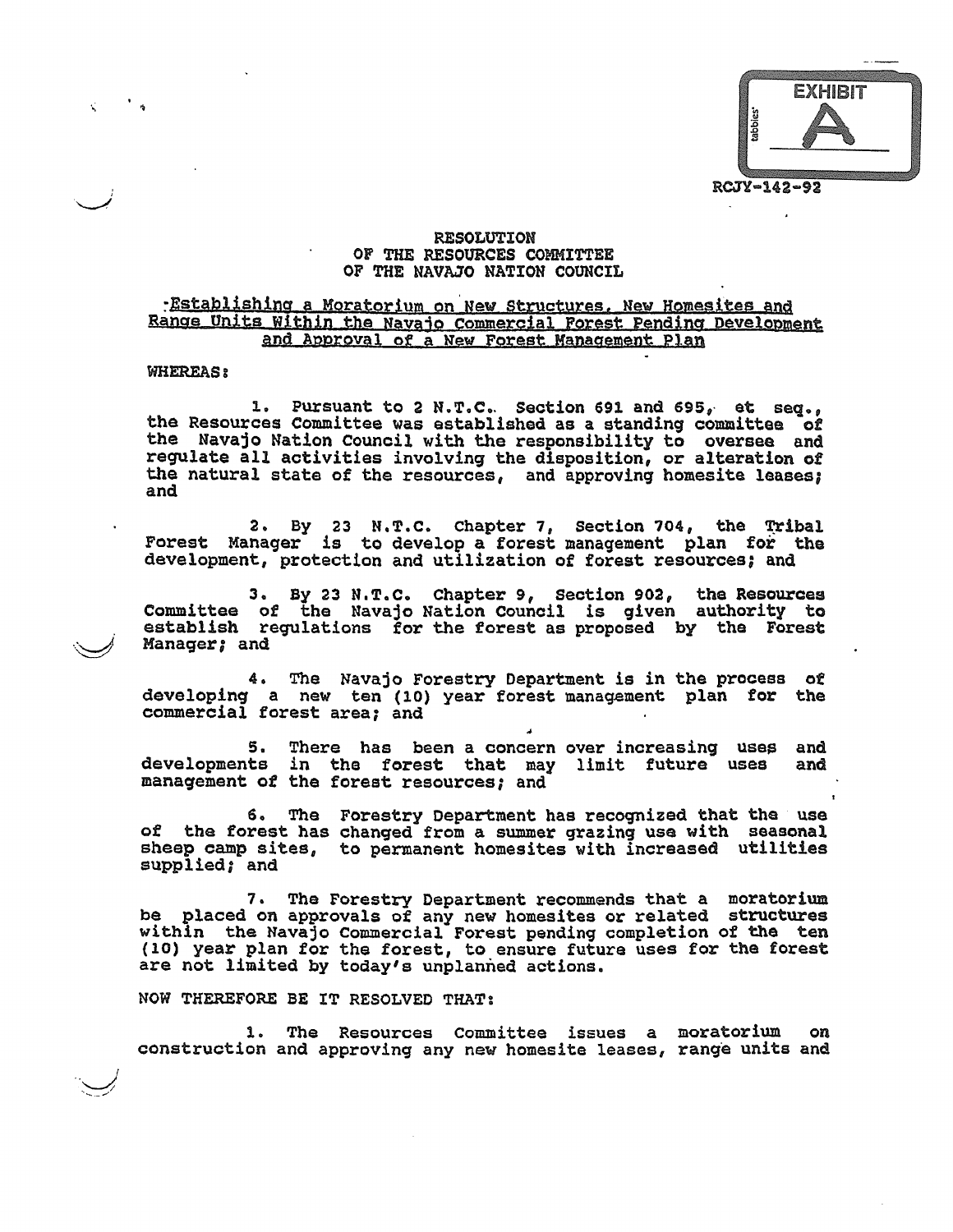related structures within the Navajo Commercial Forest, as<br>identified on Exhibit "A", until a new ten (10) year forest<br>management plan is approved by the Navajo Nation.

2. The Resources Committee directs all affected divisions, departments, programs, an entities to enforce this moratorium.

#### **CERTIFICATION**

I hereby certify that the foregoing resolution was duly considered by the Resources Committee of the Navajo Nation Council at a duly called meeting at Window Rock, Navajo Nation (Arizona), at which a quorum was present and

Chrun d'Airelf

Chairperson

Motioned: Irving Billy<br>Seconded: Mark Peshlakai

 $\label{eq:1} g_{\alpha} = \frac{1}{\alpha} \left( \frac{1}{\alpha} \right)$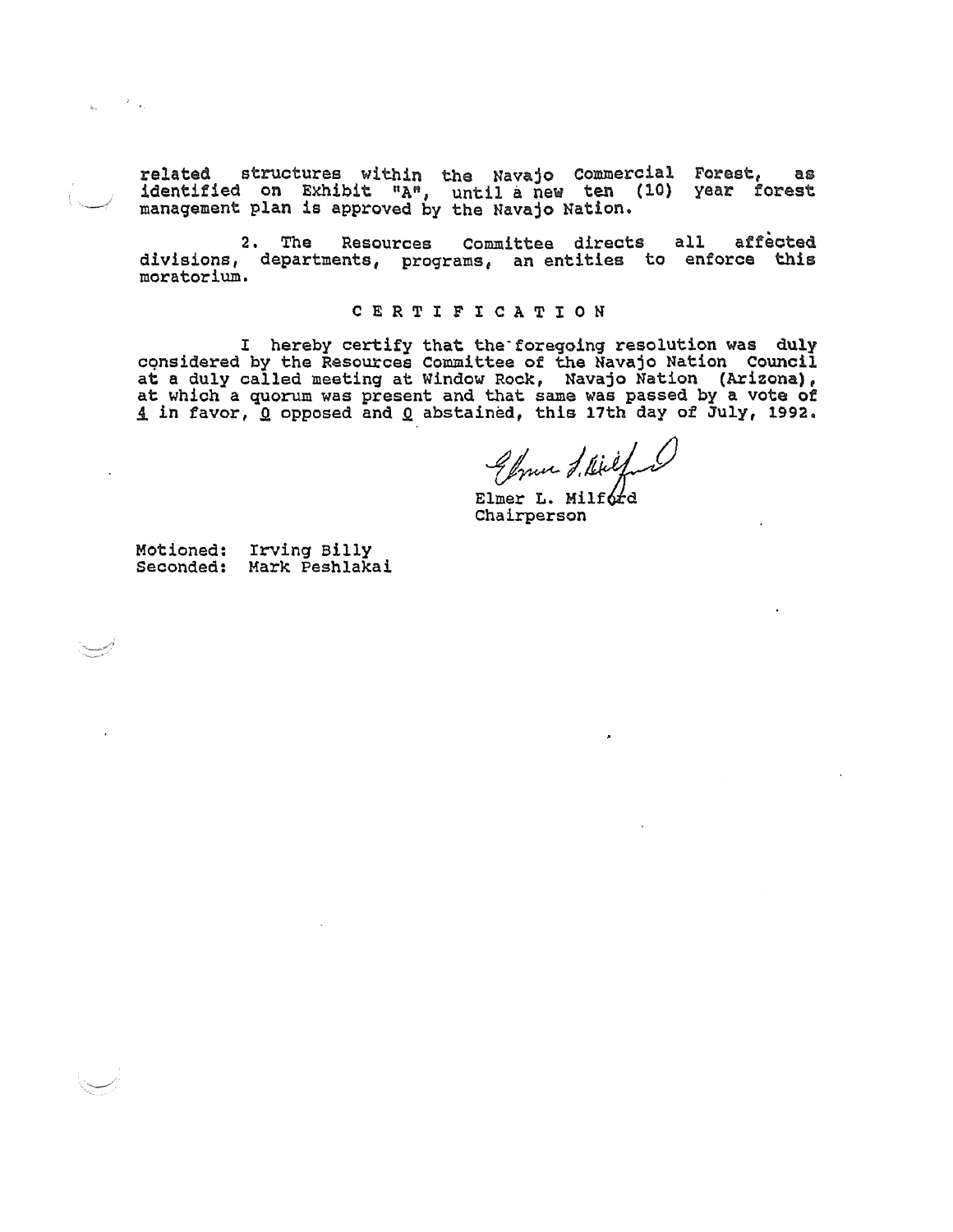|         | <b>EXHIBIT</b> |  |
|---------|----------------|--|
| tabbies |                |  |
|         |                |  |
|         |                |  |

## UNITED STATES DEPARTMENT OF THE INTERIOR BUREAU OF INDIAN<br>AFFAIRS NAVAJO AGENCY AND NAVAJO NATION

 $\frac{1}{\sqrt{4}}$ 

 $\ddotsc$ 

|                                                                  | <b>Field Clearance</b><br>Consent<br>∠ Filing Fee<br>1/ Certificate of Indian Blood<br>BRC Form                                                                                                                                                                                                                                                                                                                                                                                                                                                         | FOR OFFICE USE ONLY<br>Land Status<br>Archaeology Report<br>CRC Form | EPA Letter<br>Survey Plat<br>$\sqrt{NEPA}$ Fee<br>Reviewed by:                | $dt = 11/12/20$                          |
|------------------------------------------------------------------|---------------------------------------------------------------------------------------------------------------------------------------------------------------------------------------------------------------------------------------------------------------------------------------------------------------------------------------------------------------------------------------------------------------------------------------------------------------------------------------------------------------------------------------------------------|----------------------------------------------------------------------|-------------------------------------------------------------------------------|------------------------------------------|
|                                                                  | Date                                                                                                                                                                                                                                                                                                                                                                                                                                                                                                                                                    | HOMESITE LEASE APPLICATION FORM                                      |                                                                               |                                          |
|                                                                  | NAME: Jammie Billiman                                                                                                                                                                                                                                                                                                                                                                                                                                                                                                                                   |                                                                      |                                                                               |                                          |
|                                                                  | NAME: Tionne Charley Consumers Consus No. Age:                                                                                                                                                                                                                                                                                                                                                                                                                                                                                                          |                                                                      |                                                                               |                                          |
|                                                                  | ADDRESS: 1<br>$\label{eq:3.1} \begin{minipage}{0.9\linewidth} \begin{minipage}{0.9\linewidth} \begin{minipage}{0.9\linewidth} \end{minipage} \begin{minipage}{0.9\linewidth} \begin{minipage}{0.9\linewidth} \end{minipage} \begin{minipage}{0.9\linewidth} \begin{minipage}{0.9\linewidth} \end{minipage} \begin{minipage}{0.9\linewidth} \end{minipage} \begin{minipage}{0.9\linewidth} \end{minipage} \begin{minipage}{0.9\linewidth} \end{minipage} \begin{minipage}{0.9\linewidth} \begin{minipage}{0.9\linewidth} \end{minipage} \begin{minipage$ |                                                                      |                                                                               |                                          |
|                                                                  |                                                                                                                                                                                                                                                                                                                                                                                                                                                                                                                                                         |                                                                      |                                                                               |                                          |
|                                                                  |                                                                                                                                                                                                                                                                                                                                                                                                                                                                                                                                                         |                                                                      |                                                                               |                                          |
|                                                                  | 1, (We) hereby apply for one acre or less of Navajo Tribal Land for a homesite lease from the Navajo Nation for the purpose of<br>developing a private dwelling for the term of sixty five (65) years within: SECTION ________TOWNSHIP _______RANGE _______.                                                                                                                                                                                                                                                                                            |                                                                      |                                                                               |                                          |
|                                                                  | CHAPTER: $Sawmil$                                                                                                                                                                                                                                                                                                                                                                                                                                                                                                                                       | STATE: <u>Arizona</u>                                                |                                                                               |                                          |
|                                                                  | COUNTY: Apache                                                                                                                                                                                                                                                                                                                                                                                                                                                                                                                                          |                                                                      |                                                                               |                                          |
|                                                                  | GRAZING DISTRICT: $\angle$ 3                                                                                                                                                                                                                                                                                                                                                                                                                                                                                                                            |                                                                      |                                                                               |                                          |
| Endof<br>Puerrant<br>Dark red<br>trailer<br>Www.te<br>trimanings | DRAW A MAP SHOWING THE LOCATION AND DIRECTION TO THE PROPOSED HOMESITE.<br>N Degree (35%3'27.1"<br>Latitude:<br>N<br>Longitude: N Degree (179910' 45.2" Minutes: 5<br>NAD 83: $\qquad$<br>$P$ $P$ $P$ $P$ $P$ $P$ $P$ $T$                                                                                                                                                                                                                                                                                                                               | $\leq 53'$ Second(s):<br>Minutes:<br>Catile<br>Gward                 | $\sqrt{1 \cap 1}$ Second(s):<br>Sawmill<br>Express<br>olot<br>المهمدح<br>Hair | 11<br>Chapter House<br>Apache,<br>School |
| N<br>w<br>s                                                      | I Mile west of Sawmill Crapter HSC.<br><b>12AB 1497</b><br>Grazing Official / Land Board Member<br>FORM - HSLA06                                                                                                                                                                                                                                                                                                                                                                                                                                        | ACKNOWLEDGEMENT                                                      | Le/21/19<br>Date                                                              | ि,<br>Fu+<br>Detian                      |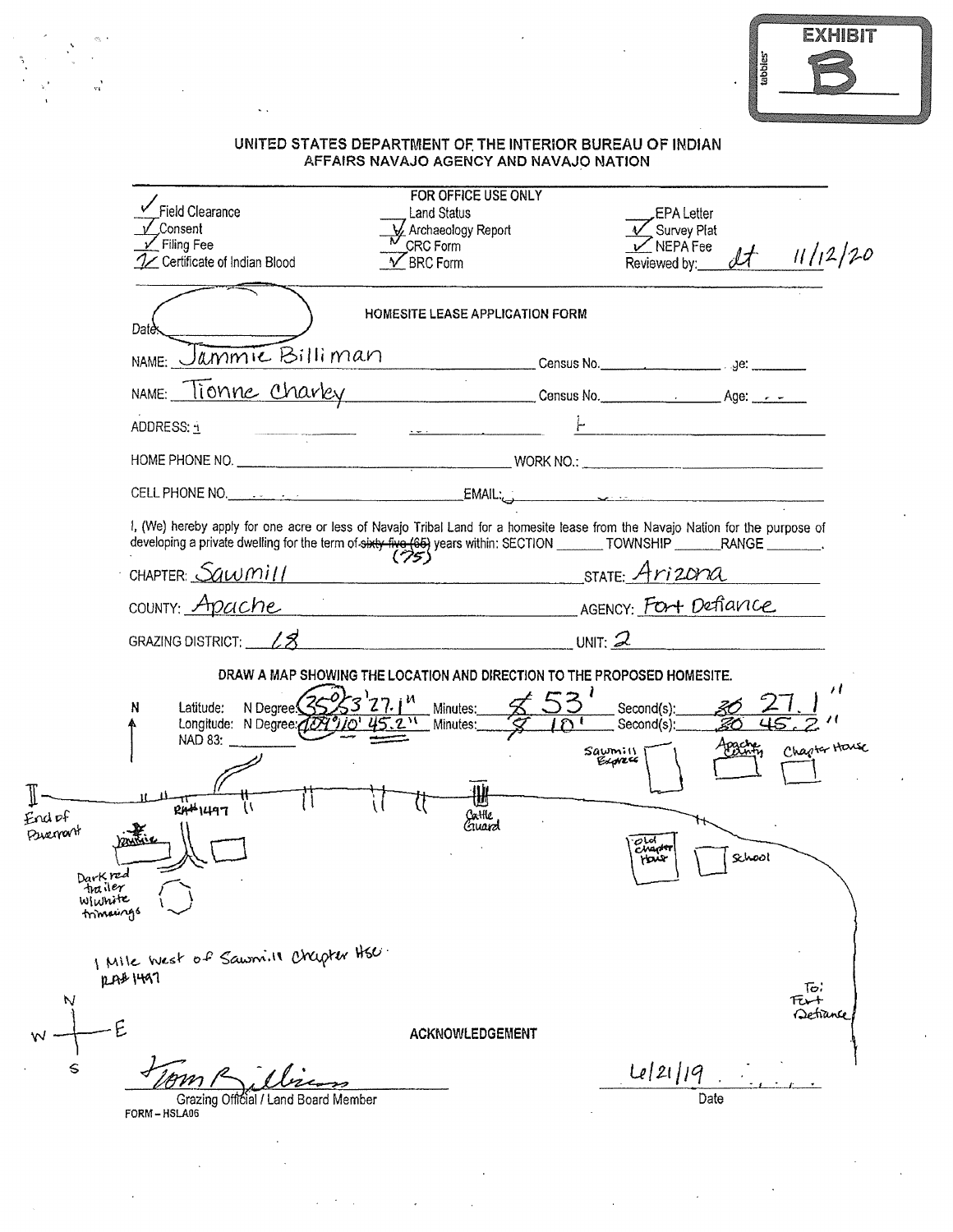#### **ELIGIBILITY REQUIREMENTS**

- 1. You must be an enrolled member of the Navajo Tribe or a non-member that meets the requirements set forth under Section V Part (C) (i) (ii) of the Homesite Lease Policy & Procedures.
- 2. You must be eighteen (18) years of age or older.

#### **ACKNOWLEDGEMENT**

#### I, (We), acknowledge and understand the Homesite Lease Restrictions and conditions set forth by the Navajo Nation laws:

- 1. An established Homesite Lease is intended for residential purposes only. All other illegal usages are prohibited.
- Homesite leased area will not be used as a business site lease, mission site, a grazing permit, a bingo hall, dance 2. hall, abandoned vehicles, or any fund raising activities. Lessee may not charge rent, sublease, lease or act as a landlord within a homesite lease premises.
- Lessee(s) shall not engage in any illegal activities (bootlegging, gaming, and other illegal drug activities, etc.) on an  $3<sub>1</sub>$ established homesite lease. Illegal activities will be grounds for termination of Homesite Lease by Navajo Nation Court Order and Federal action.
- $\overline{4}$ . Homesite lease be fenced to avoid disputes; animal control; and for ingress and egress.
- 5. A finalized homesite lease is required prior to transporting mobile homes onto the Navajo Nation and a transportation permit must be obtained from the Navajo Land Department for a fee before any mobile homes enter the Navajo Trust or Fee Land.
- 6. Lessee shall maintain the entire lease premises in a safe and sanitary condition. All solid waste, hazardous waste materials such as non-operational vehicles, barrels, etc., must be disposed at approved sanitary landfill or transfer station. Lessee shall present a good appearance both inside and outside of the lease premises.
- 7. A homesite lease cannot be approved within 750 feet within the right-of-way of a major highway (State; County; Tribal; Federal).
- 8. Burial site is prohibited within a homesite tract according to Resolution RCD-216-99.
- 9. All livestock and corrals are prohibited within a homesite lease tract.
- 10. A written authorization from the Grazing Committee is required if the proposed homesite is within a half mile of government or Navajo tribal developed permanent livestock watering point (3 N.T.C. 714 et seq.).
- 11. Navajo Trust / Fee land cannot be sold. Any permanent improvements on existing homesite lease may be sold at fair market value, if it is properly recorded utilizing a purchase agreement.
- 12. No Homesite Lease Application shall be considered by the local Grazing or Land Board Officer when it has been determined that such lands have been formerly withdrawn or otherwise obligated for community purposes, e.g. subdivision plans, zoning, existing community projects.
- 13. The Navajo Nation advises that all applicants do not disturb or construct on any proposed sites before final release of Homesite Lease Application. Be advised that Federal Laws may restrict or null Application.
- 14. A finalized homesite lease authorizes a lessee to encumber the leasehold interest of a homesite lease for building improvements.

#### $Turbile(S/Z, co)$

15. There is a non-refundable-one-dollar (\$1.00) annual fee for the lease that must be paid to the Navajo Nation each year in advance following the date of execution for term of the lease -65 years.

75

FORM-ERO6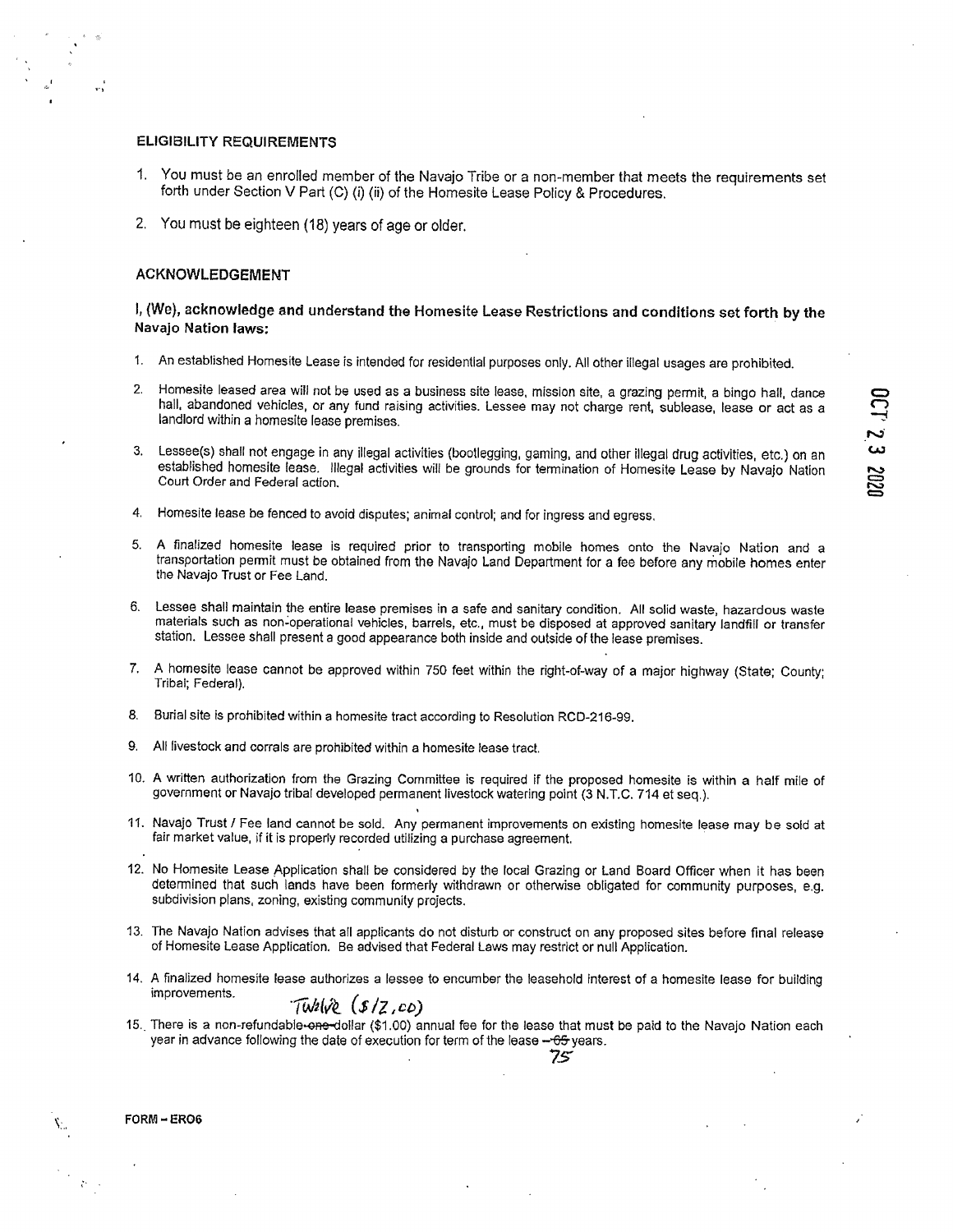

## **THE NAVAJO NATION**

JOE SHIRLEY, JR. PRESIDENT

**BEN SHELLY VICE PRESIDENT** 

**UNACCEPTABLE IF ALTERED** 

### **CERTIFICATE OF NAVAJO INDIAN BLOOD**

PART A (To be used if applicant is enrolled)

**FORT DEFIANCE AGENCY JULY 10, 2007** 

I certify that JAMMIE BILLIMAN Is listed on the Navajo Indian Census Roll, dated

January 01, 1940 , Which is an official record of this office as being of \_\_\_\_\_\_\_ Degree Navajo

Indian blood, with Roll Number,

, Date of Birth  $\overline{\phantom{a}}$ 

Record: JANUARY 08, 1981.

For/Vital Statistic Mar.ager

Office Assistant

THE INFORMATION CONTAINED ON THIS DOCUMENT HAS BEEN TAKEN FROM THE OFFICIAL TRIBAL ROLL OF THE NAVAJO NATION.

VITAL RECORDS & TRIBAL ENROLLMENT PROGRAM THE NAVAJO NATION . P.O. BOX 3240 . WINDOW ROCK, ARIZONA 86515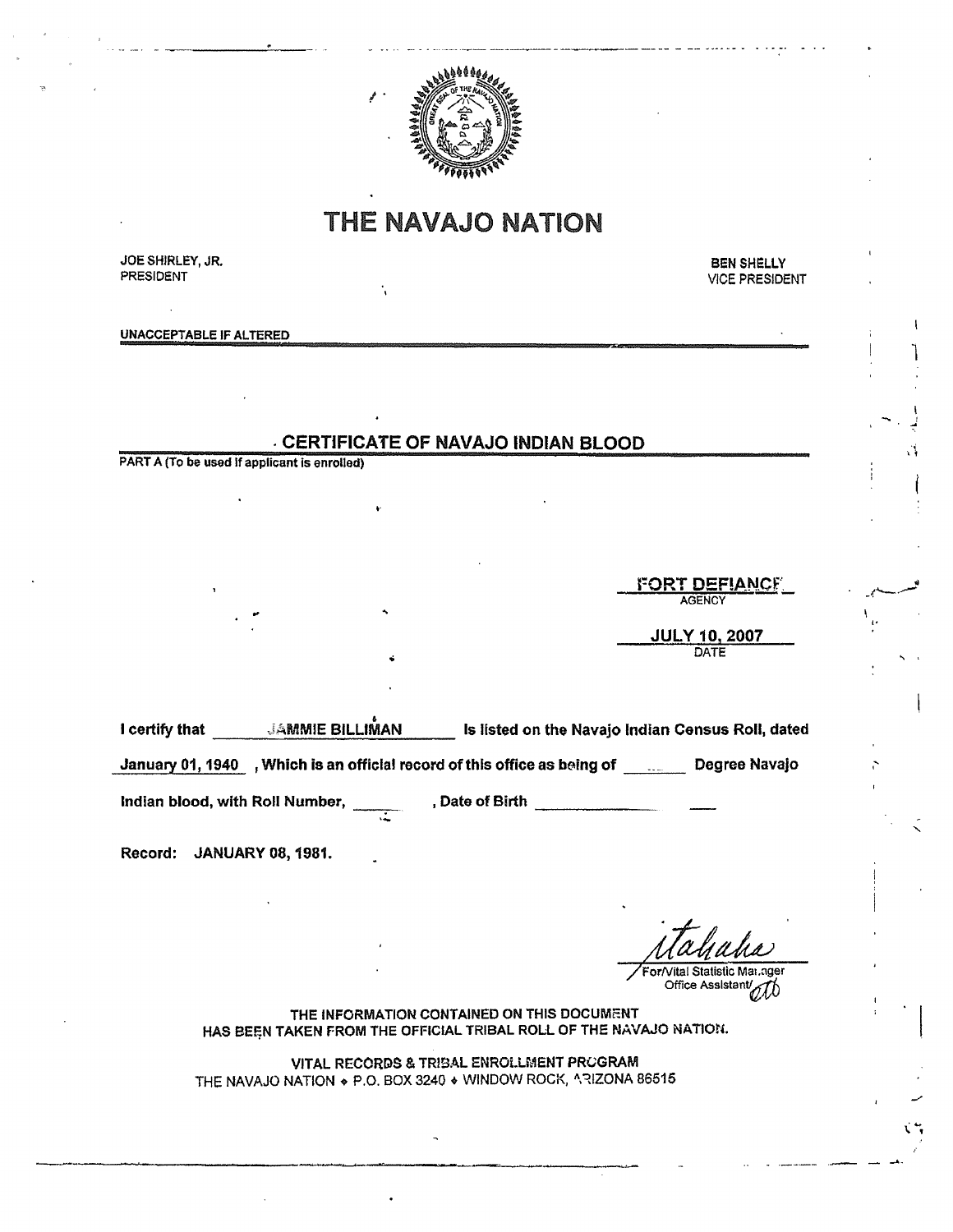**Voodie Bennett, President** Lewis Shirley, Vice President Shawn Livingston, Sec/Treasurer Patrick Martinez, Grazing Representative Wilson Stewart Jr, Council Delegate



#### RESOLUTION OF THE SAWMILL CHAPTER SAW-12-13-21-04

#### APPROVING AND SUPPORTING JAMMIE BILLIMAN REQUEST TO NAVAJO LAND DEPARTMENT AND NAVAJO FORESTRY DEPARTMENT TO APPROVE AND ACQUIRE A HOMESITE LEASE **LOCATED IN SAWMILL COMMUNITY AND TO REQUEST THE RESOURCE & DEVELOPMENT** COMMITTEE OF THE 24TH NAVAJO NATION COUNCIL TO WAIVER THE MORATORIUM LAW (RCJY-142-92) AND TO ENSURE PROGRAMMATIC DAILY OPERATIONS AND COMPLY WITH THE FIVE MANAGEMENT SYSTEM POLICIES AND PROCEDURES.

#### **WHEREAS:**

- 1. Pursuant to the "Local Governance Act" 26 N.N.C., chapter 1, subchapter 1, section 3(a). The Sawmill Chapter is continued as a certified chapter of the Navajo Nation Government, by the Navajo Nation Council Resolution; and
- 2. Pursuant to the chapter 1, subchapter1, section 131 (1); (2), of the same "Act", the Sawmill Chapter has the responsibility and authority to promote, protect and preserve the interest and general welfare including the safety of its community people; and
- 3. The Sawmill Chapter is invested to review all matters affecting the community to make favorable decisions in the best interest over local matter; such as cultural preservation, economic development safety and welcome of chapter membership; and
- 4. The Resources Committee (Predecessor to the Resources and Development Committee) passed resolution No. RCJY-142-92 "Establishing a Moratorium on new structures, new homesite range units within the Navajo Commercial Forest Pending Development and Approval of a new Forest Management Plan; and
- 5. Ms. Jammie Billiman has applied for a homesite lease within the Navajo Commercial Forestry Area and within the Sawmill Chapter, Navajo Nation and the Navajo Forestry Department will need to waiver the Moratorium Law for her homesite application; and

#### **NOW THEREFORE BE IT RESOLVED THAT:**

The Sawmill Chapter hereby supports Jammie Billiman request to Navajo Land Department and Navajo Forestry Department to approve and acquire a homesite lease located in Sawmill Community and to request the Resource & Development Committee of the 24<sup>th</sup> Navajo Nation Council to waiver the moratorium law (RCJY-142-92).

#### **CERTIFICATION**

We, hereby, certify that the forgoing resolution was duly considered by the Sawmill Chapter at a duly called meeting in Sawmill, Navajo Nation, Arizona at which a quorum of Chapter members was present and that the same was passed by a vote of 3 in favor, 0 opposed and 1 abstained this 13<sup>th</sup> day of December 2021

Motion by: Shawn Livingston

Woodie Bennett, Chapter President

Second by: Lewis Shirley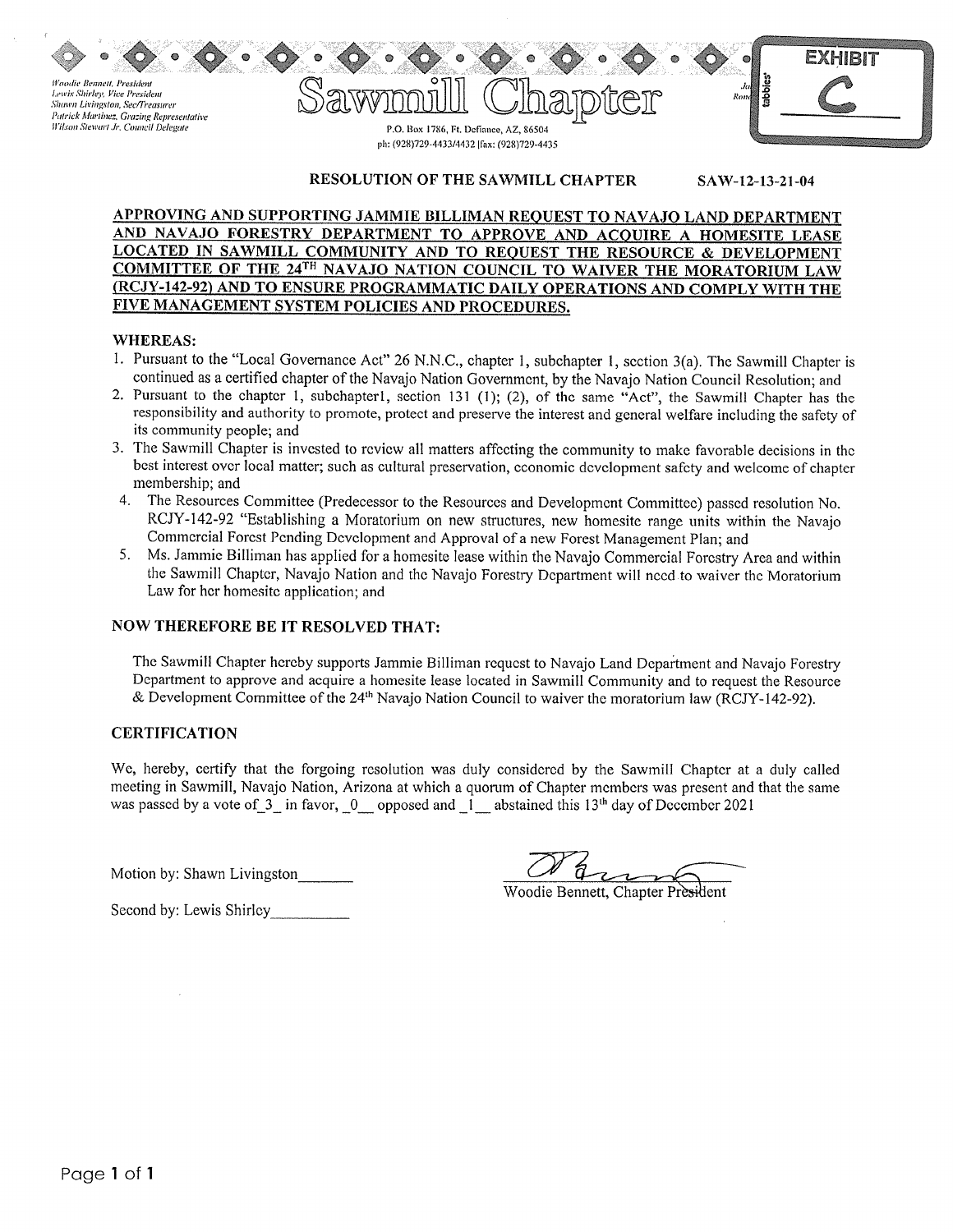|        | <b>EXHIBIT</b> |
|--------|----------------|
| idooti |                |
|        |                |

#### **FIELD CLEARANCE CERTIFICATION** FOR **HOMESITE LEASE APPLICATION**

|  | 1. Jong Billion |                                      | , Grazing Official or Land Board Member of Grazing Management |         |      |
|--|-----------------|--------------------------------------|---------------------------------------------------------------|---------|------|
|  |                 | District $18.2$ community of $54.21$ |                                                               | Chapter | have |

identified the following individuals as land use or grazing permittee(s) who are directly affected by the proposed homesite development as illustrated and proposed by the following homesite lease applicant(s);

| Jammie Billiman          |                          |
|--------------------------|--------------------------|
| Homesite Lease Applicant | Homesite Lease Applicant |
| (Print Name)             | (Print Name)             |

#### **AUTHORIZED GRAZING /LAND USE PERMITTEE** (THIS IS NOT A CONSENT FORM)

|                | NAME                             | CENSUS NO. | PERMIT NO. |
|----------------|----------------------------------|------------|------------|
| 1 <sub>1</sub> | No grazing permit hulder in area |            |            |
|                |                                  |            |            |
| 3              |                                  |            |            |
| 4              |                                  |            |            |
| G              |                                  |            |            |

#### **CERTIFICATION**

According to my records and to the best of my knowledge, the list of the affected permittee(s) referenced above includes all of the permitted land users who are directly affected by the proposed homesite development.

1. Are there any improvement(s) on the proposed site? (i.e. Roads, Trails, Power lines, etc.) If so, describe:

Does the applicant now live in the house?

Am $K$ 

Grazing Official/ Land Board Member

 $6 - 21 - 19$ 

 $\mathcal{L}^{\pm}$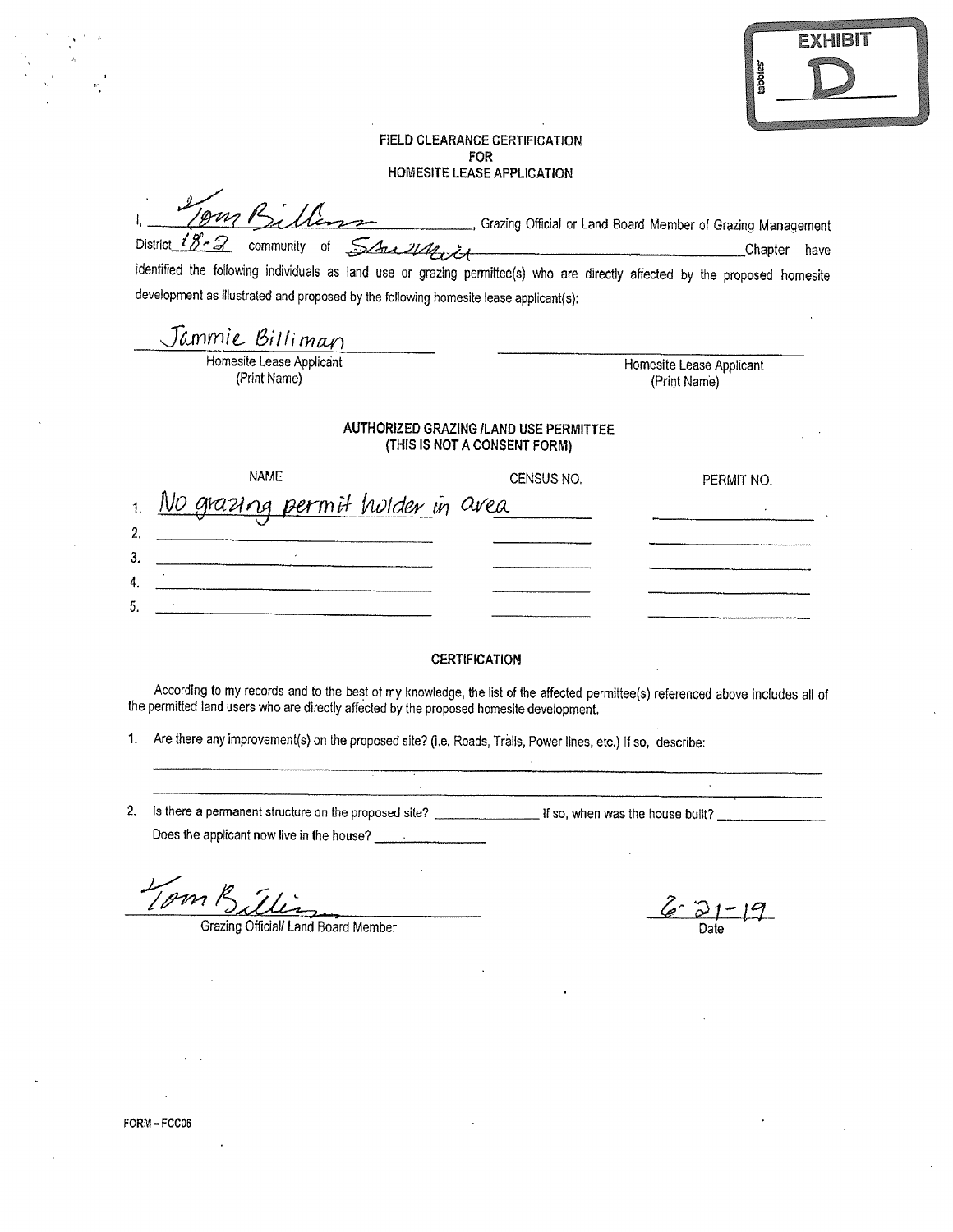# THE NAVAJO NATION

### JONATHAN NEZ | PRESIDENT MYRON LIZER | VICE PRESIDENT

June 25, 2021

#### **MEMORANDUM**

 $To:$ 

Mike W. Halona, Director Window Rock Land Department Division of Natural Resources

 $970$ 8

Thru:

huchard Yazzur<br>Michael Yazzie, Program Manager Forest Service, Program/NFD Division of Natural Resources

Proposed Home Site Lease for Jammie Billiman c# i/Tionne Subject: Charley ( P.O. Box 364, Fort Defiance, Arizona 86504

On May 06, 2021, I conducted an on-site field check for the above-mention applicant in reference to a proposed home site lease, located in the Sawmill Chapter Boundary. The proposed home site lease is in the commercial forest boundary; therefore, the Housing Moratorium Resolution (RCJY-142-92) does Apply. See attached map.

The proposed home site is located, (1) mile west of Sawmill Chapter house, RA#1497, approximately 550 feet off Hwy N7, mile post 15.3, Sawmill, Arizona. The site has scattered ponderosa pine trees on site. Approved Homesite Lease is required for utility line to be install for a Red Mobile home trailer structure on the proposed site, along with several non-operational vehicles parked around the structure. The ground is level for the structure. The site is next to her parents homesite and they have utility on site. The structure was placed since 2010.

At the time of contact with the applicate she is renting at Navajo Housing Authority housing. Sawmill Grazing Official referred her to the proposed site.

GPS reading at the general area is N35° 53' 26.56" / W109° 10' 46.24".

It is the opinion of the Navajo Forestry Department not to allow the applicant to establish a home site lease at the above mention site. It would be advisable for the applicant to contact the Resources Committee and seek guidance on the committee's intent with regard to this situation.

If you have any questions regarding the matter, call the department at (928) 729-4007. Thank-you

XC, file Applicant; Jammie Billiman/Tionne Charley Grazing Official, Sawmill Chapter

Roger Peshlakai, Forest Officer Forest Service Program/NFD Division of Natural Resources